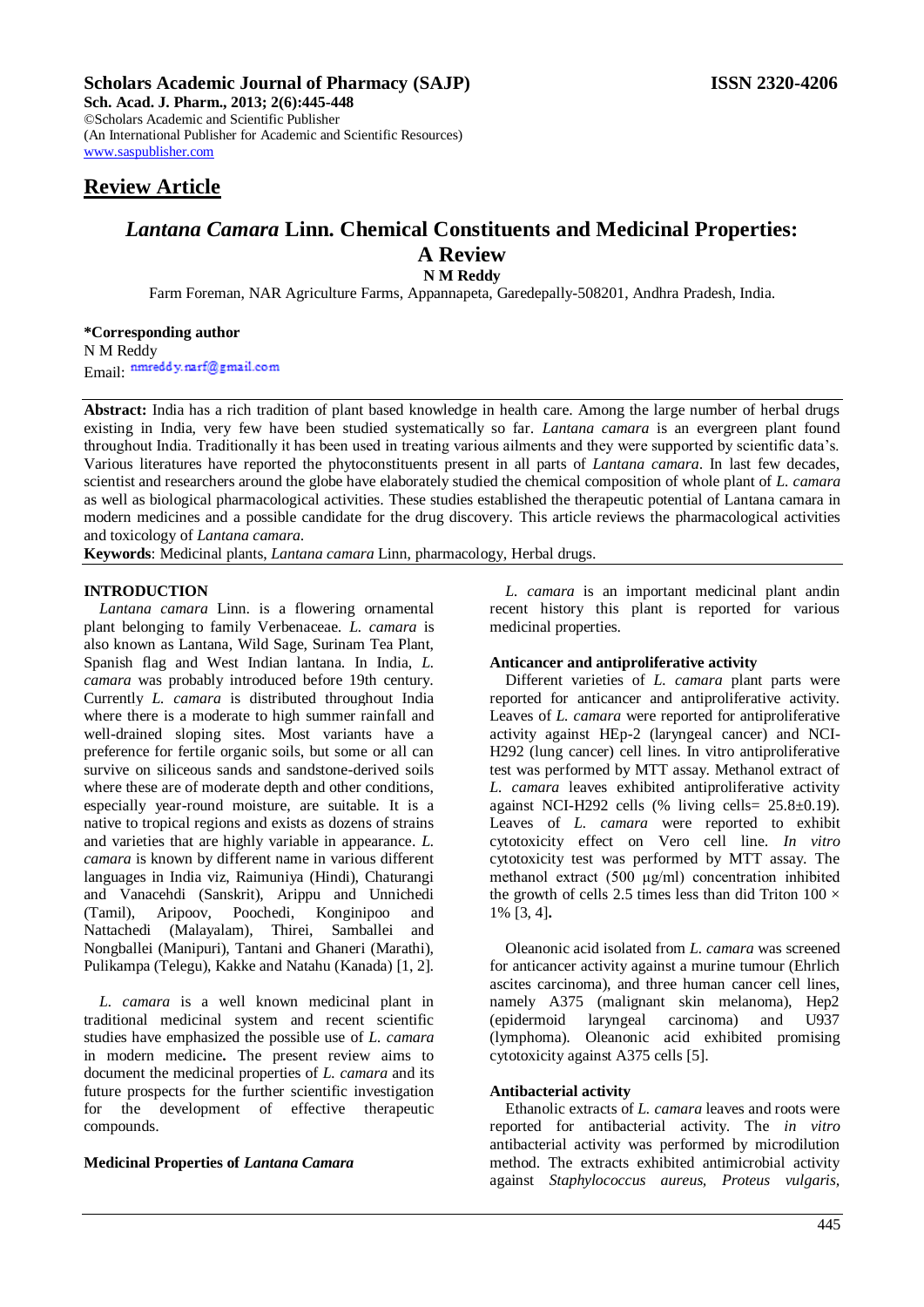*Pseudomonas aeruginosa*, *Víbrio cholareae*, *Escherichia coli* and two multiresistant strains *E. coli*  and *S. aureus* [6]. Three different solvent extract of leaves and flowers of four different varities of *L. camara* exhibited significant antibacterial activity *E. coli*, *Bacillus subtilis* and *P. aeruginosa* whereas poor antibacterial activity against *Staphylococcus aureus* [7]. Methanolic extracts of different parts of *L. camara* were screened for antimicrobial activity against 10 bacteria and 5 fungi by disk diffusion method and broth microdilution method. The leaves extract of *L. camara*  showed highest activity against Gram positive *Bacillus cereus* and Gram negative *Salmonella typhi* [8]**.**

## **Hemolytic activity**

The hemolytic activity of *L. camara* aqueous extract and its solvent fractions was performed by modified spectroscopic method at four different concentrations (125, 250, 500, 1000 μg/ml). The aqueous extract and its solvent fractions exhibited very low hemolytic activity towards the human erythrocytes. The hemolytic activity of the different extracts was found in the following order: chloroform fraction > hexane and ethyl acetate fraction  $(50:50) >$  aqueous extract  $>$  ethanol fraction >methanol fraction [9].

## **Antifungal activity**

Antifungal activity of ethanol and hot water extract of *L. camara* was screened against wood destroying white and brown rot fungi. Both extracts exhibited efficient antifungal activity against white and brown rot fungi, however ethanol extract was highly potential at very low concentration (0.01%) and also *L. camara* was screened against *Alternaria* sp*.* which causes different plant diseases especially in vegetable plants. The antifungal activity was performed by food poison plate method at three different concentrations of extract viz, 10 mg/ml, 15 mg/ml and 20 mg/ml. At 20mg/ml dose *L. camara* exhibited significant antifungal activity against *Alternaria* sp [10, 11].

#### **Anti mutagenic activity**

22β-acetoxylantic acid and 22β-

dimethylacryloyloxylantanolic acid from *L*. *camara* showed antimutagenic activity. The anti mutagenicity test was performed by micronucleus test in Swiss mice. Both compounds exhibited high antimutagenic activity in Mitomycin C induced mutagenesis in mice [12].

### **Antiulcerogenic activity**

Antiulcerogenic activity of the methanol extract of leaves of *L. camara* was reported on asprin, ethanol and cold resistant stress induced gastric lesions in rats. Pretreatment of the effected rats with the extract (200 and 400 mg/kg body weight) showed significant protective effect in aspirin induced, ethanol induced and cold restraint stress induced ulcers in rats. The extract resulted in dose dependent antiulcerogenic activity in all models [13].

#### **Antioxidant activity**

Antioxidant activity of the leaves of *L. camara* was reported by reducing power activity and 1, 1- diphenyl-2- picrylhydrazyl (DPPH) radical scavenging assay. Leaves extracts exhibited high antioxidant effect, however younger leaves exhibited strong antioxidant activity than the older or matured leaves. Ethanolic extract of *L. camara* exhibited significant antioxidant activity in *in vivo* studies. The extract treatment decreased the extent of lipid peroxidation in the kidneys of urolithic rats. *In vitro* studied were carried out by DPPH radical scavenging assay and Nitric oxide free radical scavenging assay. Extract exhibited high antioxidant properties in both the assays [14, 15].

## **Antihyperglycemic activity**

Hypoglycemic activity of methanol extract of *L. camara* Linn fruits was screened in streptozotocin induced diabeticrats (Wistar albino rats). Extract treatment at doses of 100and 200 mg/kg body weight resulted in dose dependentdecrease in serum glucose level in streptozotocin induced diabetic rats. Extract treatment also showed improvement inbody weight, HbA1c profile as well as regeneration of liver cells. Antihyperglycemic activity of methanol extract of leaves *L.camara* was reported in alloxan induced diabetic rats. Oral administration of the methanol extract of *L. camara* (400mg/kg body weight) leaves resulted in decrease in blood glucose level to 121.94 mg/dl in alloxan induced diabetic rats [16, 17].

#### **Antiinflammatory activity**

Aqueous extract of *L. camara* was reported for antiinflammatory activity in albino rats. Extract treatment (500mg/kg body weight) significantly decreased paw volume in carrageenan induced paw oedema test in rats [18].

## **Wound healing activity**

Wound healing property of ethanol extract of leaf of *L. camara* was reported in adult male Wister rats. Topical application of the extract over the wound significantly increased the wound healing activity. Histological analyses of healed wounds confirmed the role of extract in healing. In another study aqueous extract of leaf of *L. camara* was stated for wound healing activity in rats. Topical application of the extract on the wound (100 mg/kg/day) significantly enhanced the rate of wound contraction (98%), synthesis of collagen and decreased wound healing time [19, 20].

#### **Antimotility activity**

Methanol extract of *L. camara* leaves was reported to possess antimotility activity in mice. Intestinal motility was assayed by charcoal meal test in mice. At a dose of 1 g/kg body weight, the extract completely inhibited the transit of charcoal in normal mice. Intra peritoneal administration of 125 and 250 mg/kg body weight the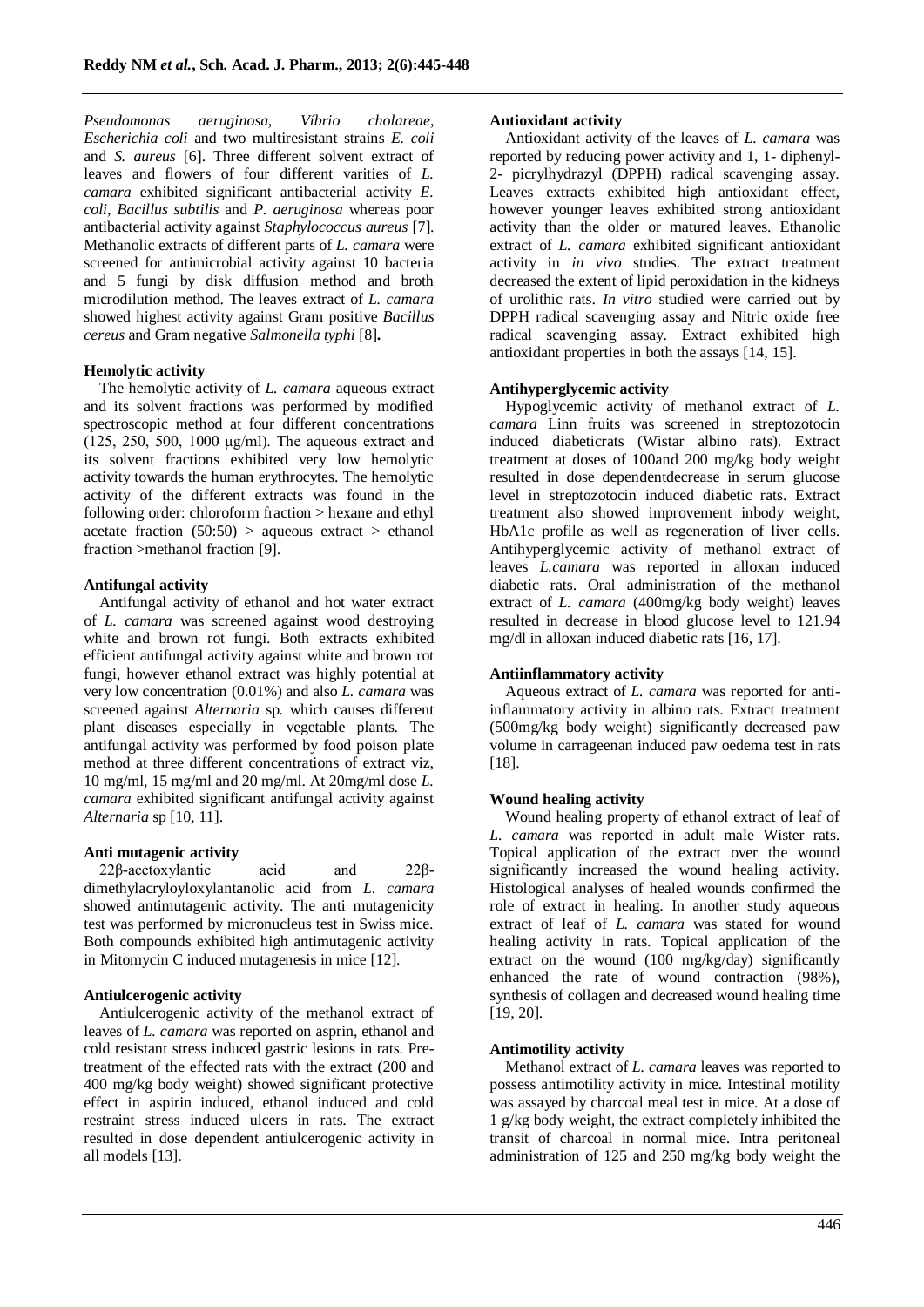extracts significantly reduced the fecal output in castor oil induced diarrhoea in mice [21].

#### **Antiurolithiatic activity**

Ethanolic extract of the leaves of *L. camara* was reported for antiurolithiatic activity against ethylene glycol and ammonium chloride induced calcium oxalate urolithiasis in male albino rats. Extract treatment significantly reduced the deposition of calcium, oxalate and also reduced urinary excretion of calcium, oxalate and creatinine [15].

#### **Mosquito controlling activity**

Mosquito larvicidal activity of methanol and ethanol extracts of leaves and flowers of *L. camara* were reported against 3rd and 4th instar larvae of *Ae. aegypti* and *Cx. quinquefasciatus* mosquito. Both extracts exhibited significant larvicidal activity against both species of mosquitoes; however, at low concentrations (1mg/ml) extracts were highly active against *Ae. aegypti*than that of *Cx. quinquefasciatus*. Essential oil from the leaves of *L. camara* was reported to possess adulticidal activity against *Aedes aegypti*, *Culex quinquefasciatus*, *Anopheles culicifacies*, *An*. *fluvialitis*  and *An*. *stephensi* mosquitoes with LD50 values 0.06, 0.05, 0.05, 0.05 and 0.06 mg/cm(2) while LD90 values were 0.10, 0.10, 0.09, 0.09 and 0.10 mg/cm(2) against *Ae. aegypti, Cx. quinquefasciatus, An. culicifacies, An. fluvialitis and An. Stephensi* respectively [22, 23].

#### **Antifilarial activity**

Antifilerial activity of crude extract of *L. camara*  stem was reported. The extract and its chloroform fraction resulted in the death of adult *Brugia malayi* and sterilised most of the surviving female worms in the rodent model *Mastomyscoucha* [24].

#### **Anti fertility activity (Embryo toxicity)**

Effects of hydroalcoholic extract *of L. camara* leaves was studied on fertility, general reproductive performance and teratology in female albino Wistar rats. The extract interfered in the frequency of fetal skeleton anomalies from dams treated with the extract and induced embryo toxicity as indicated by postimplantation loss, without any signs of maternal toxicity [25].

#### **Effect on red blood cells**

The effects of an aqueous extract of *Lantana camara*  on the osmotic fragility and on the morphology of RBC were carried out. In the presence of the extract, the data obtained indicated a significant ( $p < 0.05$ ) increase of hemolysis and modifications on the morphology of RBC. These effects of the *Lantana camara* may be associated with some pharmacological properties of the chemical compounds of aqueous extract [26].

#### **CONCLUSION**

*Lantana camara* is considered as weed used in folk medicine in many parts of the world. Phytochemical studies showed that the plant is free from diterpenoids and rich in essential oils. Monoterpenes, triterpenes, flavones coumarin, steroids, iridoid glycosides, are reported from *Lantana camara*. Triterpenes and flavones are the more common secondary metabolites in *Lantana camara*. Leaf extracts of lantana exhibit antimicrobial, fungicidal, insecticidal and nematicidal properties. Which possess antimicrobial, immunosuppressive and anti tumoractivity. Lantana oil is sometimes used for the treatment of skin itches, as an antiseptic for wounds and externally for leprosy and scabies. Most of the pharmacological studies were preliminary, carried out in animals and are not sufficient for the development of a pharmaceutical product. Still, intensive preclinical and clinical studies are required to evaluate the efficacy and toxicity of these plant products.

#### **REFERENCES**

- 1. Ganesh T, Saikatsen, Thilagam G, Loganatham T, Raja Chakraborty; Pharmacognostic and anti hyperglycemic evaluation of lantana camara (L) var. aculeate leaves in alloxan-induced hyperglycemic rats, Int J Res Pharm., 2010; 1(3): 247-252.
- 2. Kumar G, Karthik L, Rao KVB; *In vitro* anti-Candida activity of *Calotropisgigantea*against clinical isolates of *Candida*. Journal of Pharmacy Research, 2010; 3 (3):539-542.
- 3. Gomes de Melo J, de Sousa Araújo TA, ThijanNobre de Almeida e Castro V, Lyra de Vasconcelos Cabral D, do Desterro Rodrigues M, Carneiro do Nascimento S *et al.*; Antiproliferative activity, antioxidant capacity and tannin content in plants of semi-arid Brazil. Molecules, 2010; 15 (12): 8534-42.
- 4. Pour BM, Latha LY and Sasidharan S; Cytotoxicity and oral acute toxicity studies of Lantana camara leaf extract. Molecules, 2011; 16 (5): 3663-3674.
- 5. Ghosh S, Das Sarma M; Anti-inflammatory and anticancer compounds isolated from *Ventilago madraspatana* Gaertn. ,*Rubia cordifolia* L inn. And *Lantana camara* Linn. Journal of Pharmacy and Pharmacology, 2010; 62 (9):1158-1166.
- 6. Barreto FS, Sousa EO, Campos AR, Costa JGM, Rodrigues FFG; Antibacterial activity of Lantana camara Linn and Lantana montevidensisBrig extracts from Cariri-Ceará, Brazil. Journal of Young Pharmacists, 2010;2  $(1):42-44.$
- 7. Ganjewala D, Sam S, Khan KH; Biochemical compositions and antibacterial activities of *Lantana camara* plants with yellow, lavender, red and white flowers. Eur Asian Journal of BioSciences, 2009; 3: 69-77.
- 8. Badakhshan MP, Sasidharan S, Rameshwar NJ, Ramanathan S; A comparative study: antimicrobial activity of methanol extracts of